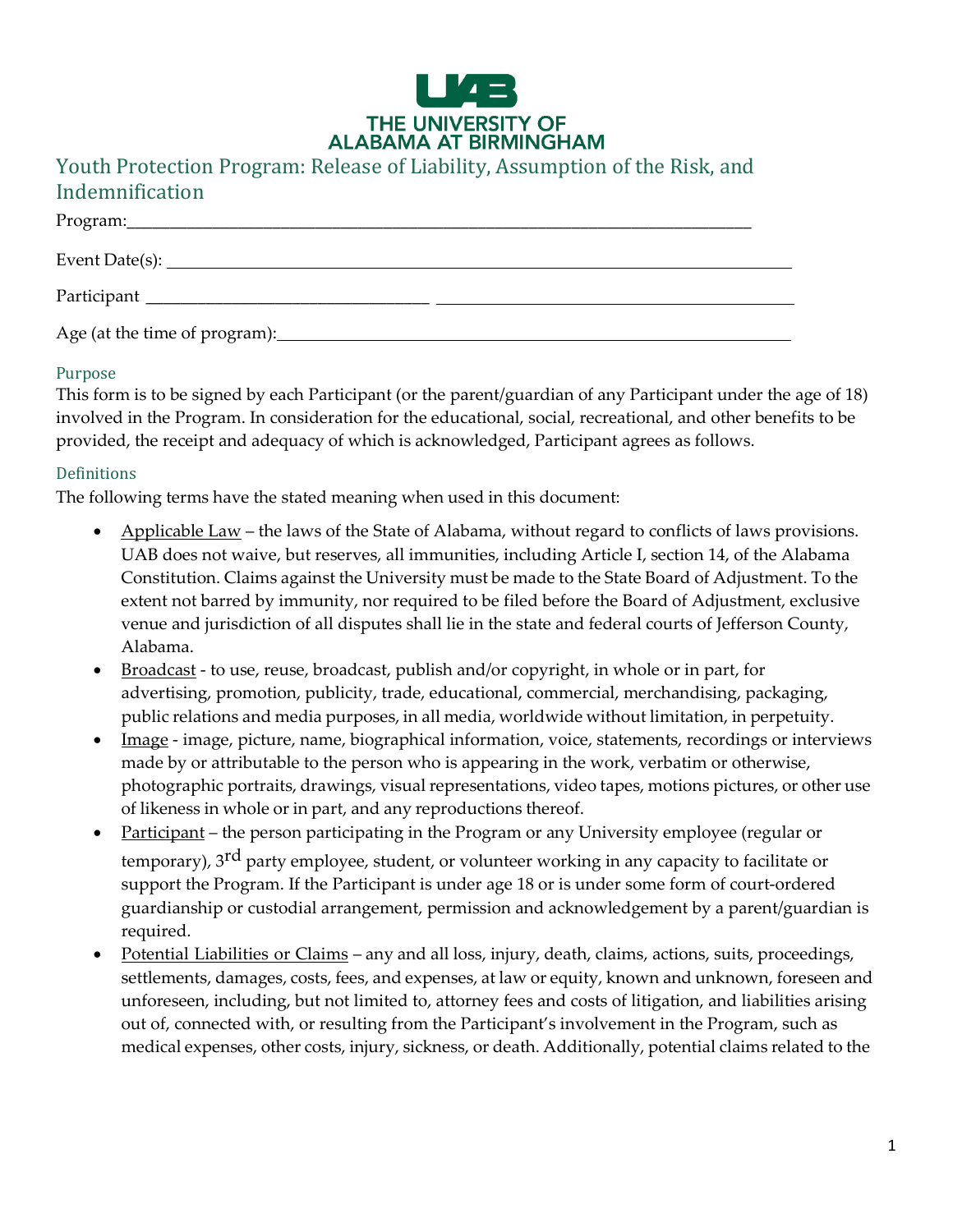use of the Participant's image may refer to any liability, damages (compensatory or punitive), claims, or causes of action whatsoever, including, without limitation, claims for invasion of privacy, defamation of character or any alteration, distortion or illusionary effect, whether intentional or otherwise.

- Program including all activities incidental or connected therewith, such as housing, dining, training, activities, and transportation. Programs may be held on or off University property and may require transit between two or more locations. The terms of this document will apply regardless of Program location, including to and from the event(s).
- UAB The Board of Trustees of The University of Alabama, including The University of Alabama at Birmingham ("UAB" or the "University"), affiliated foundations, and their respective trustees, officers, employees, agents, representatives and volunteers.
- Work the finished product and any material used in connection therewith.

## Liability Release

**THIS IS A RELEASE OF LIABILITY.** Participant knowingly and voluntarily waives, releases, exculpates, and discharges UAB and any related third-party entities or contractors from and against any and all Potential Liabilities or Claims connected with the Program. By signing this form, the Participant voluntarily agrees to discharge UAB and any related third-party entities or contractors in advance from all such Potential Liabilities or Claims.

## Indemnification

The Participant agrees to hold harmless and indemnify UAB from and against Potential Liabilities or Claims related to or arising from Participant's involvement in the Program.

## Assumption of Risk

The Participant understands and acknowledges that there are risks, including significant risks, inherent in all activities that can result in loss, damages, injury, or death, including, without limitation:

- Travel/traffic risks such as accidents, crashes, and risks from autos operated by UAB or the Program as well as autos operated by other individuals or entities, poorly maintained roads, sidewalks, as well as criminal acts that can result in serious injury or death;
- Premises risks, including those that may be owned by others and risks from water, such as drowning;
- Injury risks from falls, collisions, or accidents (such as cuts, bruises, torn muscles, sprains, broken bones, concussion, etc.);
- Outdoor risks, such as weather, lightning, heat or cold, insect bites/stings, allergic reactions to plants, dehydration, hypothermia, drowning, sunburn, animals, and limited access to medical care;
- Risks from others involved in the Program such as transmitted illnesses, including COVID-19, contact, or others' actions;
- Health risks, such as allergic reactions, heart or respiratory events as well as other risks inherent in any strenuous activities, including things identified as "injury risks" herein;
- Equipment risks, including failure, misuse, inherent risks, and risks from UAB or non-UAB equipment;
- Other risks and hazards beyond the control of UAB, including criminal acts that can result in serious injury or death.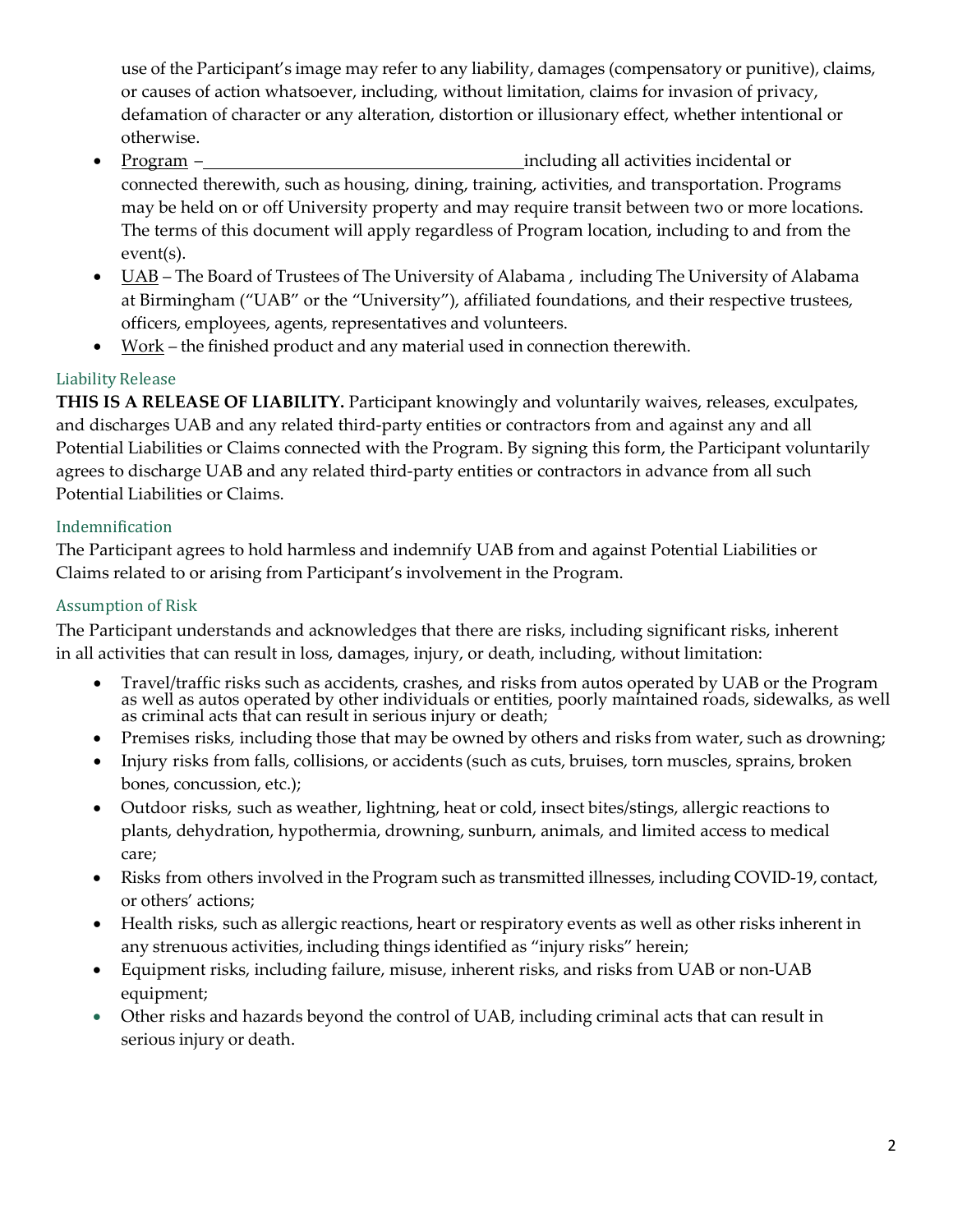Participant acknowledges that he/she has had an opportunity to investigate the Program before executing this form and, knowing and understanding all risks associated with the Program, Participant nevertheless **VOLUNTARILY AGREES TO ASSUME AND ACCEPT ALL RISKS** that potentially accompany participation in the Program. Participant also agrees to take all reasonable steps to avoid any risks, injury, or death.

### COVID-19 Acknowledgment and Assumption of Risk

Participant understands COVID-19 is an extremely contagious disease that can lead to severe illness or even death. Based upon personal knowledge and available information, Participant understands that there is an inherent risk of exposure to COVID-19 in any place where people are present. Participant further understands that participating in the Program may expose Participant, or members of Participant's household, to a risk of contracting COVID-19. **Participant acknowledges the risks of such exposure or infection, notwithstanding the efforts the University is taking to limit such exposure or infection, and voluntarily assumes such risks, which can lead to serious illness or death.** Participant acknowledges that even if Participant and the University use all reasonable care in their actions, there is still a risk that Participant may become exposed to or infected with COVID-19 while Participant is on University grounds or property, or while Participant is taking part in the Program. The University of Alabama System and The University of Alabama at Birmingham have implemented rules, regulations, and protocols relating to the COVID-19 pandemic (see <https://www.uab.edu/uabunited/visitors/campus-visitor-protocol> ) ("UAB United - Campus Visitor Protocol"). Participant agrees to comply with all COVID-19 Health and Safety Requirements implemented by the University, in addition to all applicable federal, state, and local laws, orders, directives, policies, procedures, and guidelines related to the Program and COVID-19, including, without limitation, requirements related to hand sanitation, social distancing, and use of face coverings and safety equipment.

In the event that Participant (a) tests positive for COVID-19; (b) shows any of the CDC recognized symptoms of COVID-19; (c) becomes aware that they have been in close contact to a person that has tested positive for COVID-19; or (d) is advised to self-quarantine or self-isolate by a public health official or their medical provider, Participant will immediately notify appropriate Program staff. Participant agrees not to return to campus until they have present a note from a qualified physician stating that Participant has recovered and is no longer contagious. Participant acknowledges that their failure to comply with the University's COVID-19 Health and Safety Requirements, in addition to any applicable federal, state, and local laws, orders, directives, policies, procedures, and guidelines, may subject them to removal from UAB's campus. Participant hereby indemnifies and holds harmless UAB from all potential liabilities arising from their participation in the Program, including any risk of exposure to COVID-19 and all health risks arising therefrom up to and including death.

## Health Care and Emergencies

UAB does not accept responsibility or liability for providing health care services or health care insurance for Participant. Participant should consult their own medical care provider, and warrants their physical fitness to participate in the Program. Participant authorizes UAB to obtain any necessary medical treatment for Participant during the Program. Participant agrees to be responsible for the payment of any fees and charges that may be imposed by any doctor or hospital facility in the provision of medical care to Participant. Further, Participant agrees to indemnify and hold UAB harmless from any claim that may be made by a doctor of medical facility of said fees and charges incurred in the provision of medical care to Participant. The